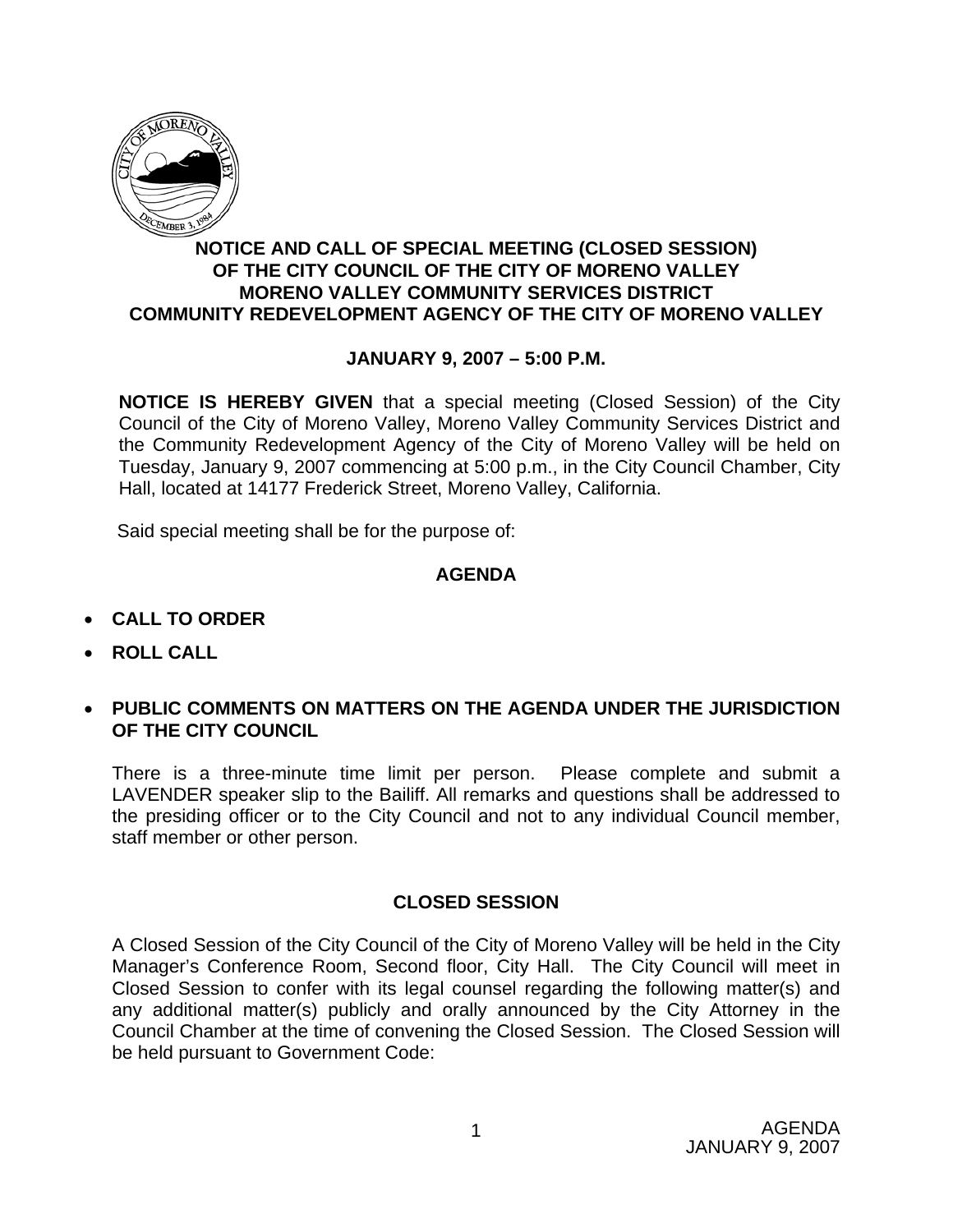- 1) SECTION 54956.8 REAL PROPERTY NEGOTIATIONS
	- a) City's Negotiator: Mitch Slagerman & John Strickler Under Negotiation: Price and terms of payment

See Attachment No. 1

 b) City's Negotiator: Chris A. Vogt & Monica Adamee Under Negotiation: Price and terms of payment

See Attachment No. 2

 c) City's Negotiator: Chris A. Vogt & Monica Adamee Under Negotiation: Price and terms of payment

See Attachment No. 3

- 2) SECTION 54956.9(b)(1) CONFERENCE WITH LEGAL COUNSEL SIGNIFICANT EXPOSURE TO LITIGATION Number of Cases: 3
- 3) SECTION 54956.9(c) CONFERENCE WITH LEGAL COUNSEL INITIATION OF LITIGATION Number of Cases: 2
- 4) SECTION 54957.6 LABOR NEGOTIATIONS
	- a) Agency Representative: Robert Gutierrez Employee Organization: MVCEA
	- b) Agency Representative: Robert Gutierrez Employee Organization: MVMA
	- **REPORT OF ACTION FROM CLOSED SESSION, IF ANY, BY CITY ATTORNEY**
	- **ADJOURNMENT**

Alice Reed, CMC, City Clerk

\_\_\_\_\_\_\_\_\_\_\_\_\_\_\_\_\_\_\_\_\_\_\_\_\_

Dated and Posted: January 4, 2007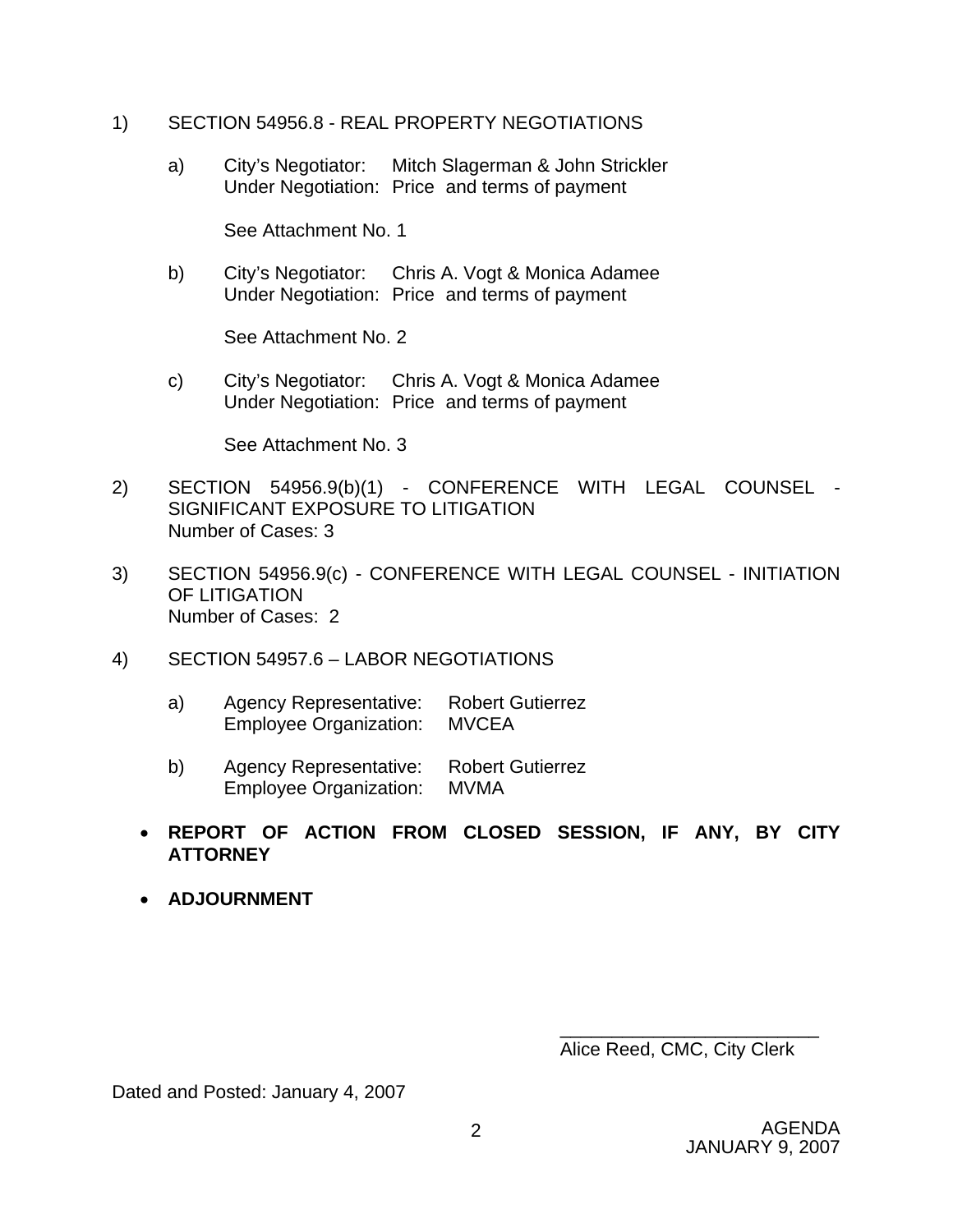| <b>A.P.N.</b> | Owner                                              | <b>Property Address</b>                             | <b>Negotiator</b> |
|---------------|----------------------------------------------------|-----------------------------------------------------|-------------------|
| 486-084-002   | ORTEGA, ALEJANDRA (RAY)                            | 15320 Perris Blvd Moreno Valley, Ca 92551-4557      | Ray Ortega        |
| 486-084-003   | ORTEGA, CARMEN (RAY)                               | 15332 Perris Blvd Moreno Valley, Ca 92551           | Ray Ortega        |
| 486-084-004   | VALENZUELA, APOLONIO                               | 15344 Perris Blvd Moreno Valley, Ca 92551-4501      |                   |
| 486-084-005   | PADILLA, FRANK                                     | 15360 Perris Blvd Moreno Valley, Ca 92551           |                   |
| 486-084-006   | DOAN, SUNG                                         | Vacant Land                                         |                   |
| 486-084-007   | PEDROZA, ALBERTO F                                 | Vacant Land                                         |                   |
| 486-084-008   | PEDROZA, ALBERTO F                                 | 15384 Perris Blvd Moreno Valley, Ca 92551           |                   |
| 486-084-009   | CHOI, DON D                                        | 15385 Sheila St Moreno Valley, Ca 92551-4552        | Jef Karchin       |
| 486-084-010   | HAMMONDS RONALD L & VANESSA                        | Vacant Land                                         |                   |
| 486-084-011   | UKIRU, JUDI M                                      | Vacant Land                                         |                   |
| 486-084-012   | UKIRU, JUDI M                                      | 15359 Sheila St Moreno Valley, Ca 92551-4553        |                   |
| 486-084-013   | ALVAREZ, IGNACIO & CARMEN F                        | 15345 Sheila St Moreno Valley, Ca 92551-4558        |                   |
| 486-084-014   | RODRIGUEZ, CHRISTOPHER                             | 15333 Sheila St Moreno Valley, Ca 92551-4574        | Terry<br>Sanchez  |
| 486-084-015   | VIJ RENTAL PROPERTIES LLC                          | 15321 Sheila St Moreno Valley, Ca 92551-4575        |                   |
| 486-091-001   | <b>BRITO, MARINO</b>                               | 15394 Perris Blvd Moreno Valley, Ca 92551           |                   |
| 486-091-002   | QUINTANILLA, AMERICA                               | Vacant Land                                         |                   |
| 486-091-003   | SANDOVAL, VENTURA & CATAL                          | 15414 Perris Blvd Moreno Valley, Ca 92551           |                   |
| 486-091-004   | RUIZ, JORGE                                        | 15426 Perris Blvd Moreno Valley, Ca 92551-4564      |                   |
| 486-091-005   | <b>GRACIAN JOSE &amp; VERONICA</b>                 | Vacant Land                                         |                   |
| 486-091-006   | <b>GENIE, DANIEL &amp; ANNETTE</b>                 | 15452 Sheila St Moreno Valley, Ca 92551-4548        |                   |
| 486-091-011   | RAMOS, MARGARITO & IRENE                           | 15453 Sheila St Moreno Valley, Ca 92551             |                   |
| 486-091-012   | RAMOS, MARGARITO & IRENE                           | Vacant Land                                         |                   |
| 486-091-013   | LOVE, BARBARA                                      | Vacant Land                                         |                   |
| 486-091-014   | LOVE, BARBARA                                      | 15427 Sheila St Moreno Valley, Ca 92551             |                   |
| 486-091-015   | POSADA, FERNANDO & YOLANDA                         | 15415 Sheila St Moreno Valley, Ca 92551             |                   |
| 486-091-016   | POSADA, FERNANDO & YOLANDA                         | Vacant Land                                         |                   |
| 486-091-017   | LA KHUONG & NGUY, JESSIE                           | 15395 Sheila St Moreno Valley, Ca 92551-4551        |                   |
| 291-294-002   | HOUSING AUTHORITY OF COUNTY<br>OF RIVERSIDE        | 22801 Adrienne Ave Moreno Valley, Ca 92553-<br>8722 |                   |
| 291-294-003   | <b>CHRISTIAN SILVIYA</b>                           | 22813 Adrienne Ave Moreno Valley, Ca 92553-<br>8771 | Pearlie Das       |
| 291-294-004   | CHRISTIAN, JATIN                                   | 22827 Adrienne Ave Moreno Valley, Ca 92553-<br>8773 | Pearlie Das       |
| 291-283-019   | <b>HOUSING AUTHORITY OF COUNTY</b><br>OF RIVERSIDE | 22898 Allies PI Moreno Valley, Ca 92553-8729        |                   |

Attachment No. 1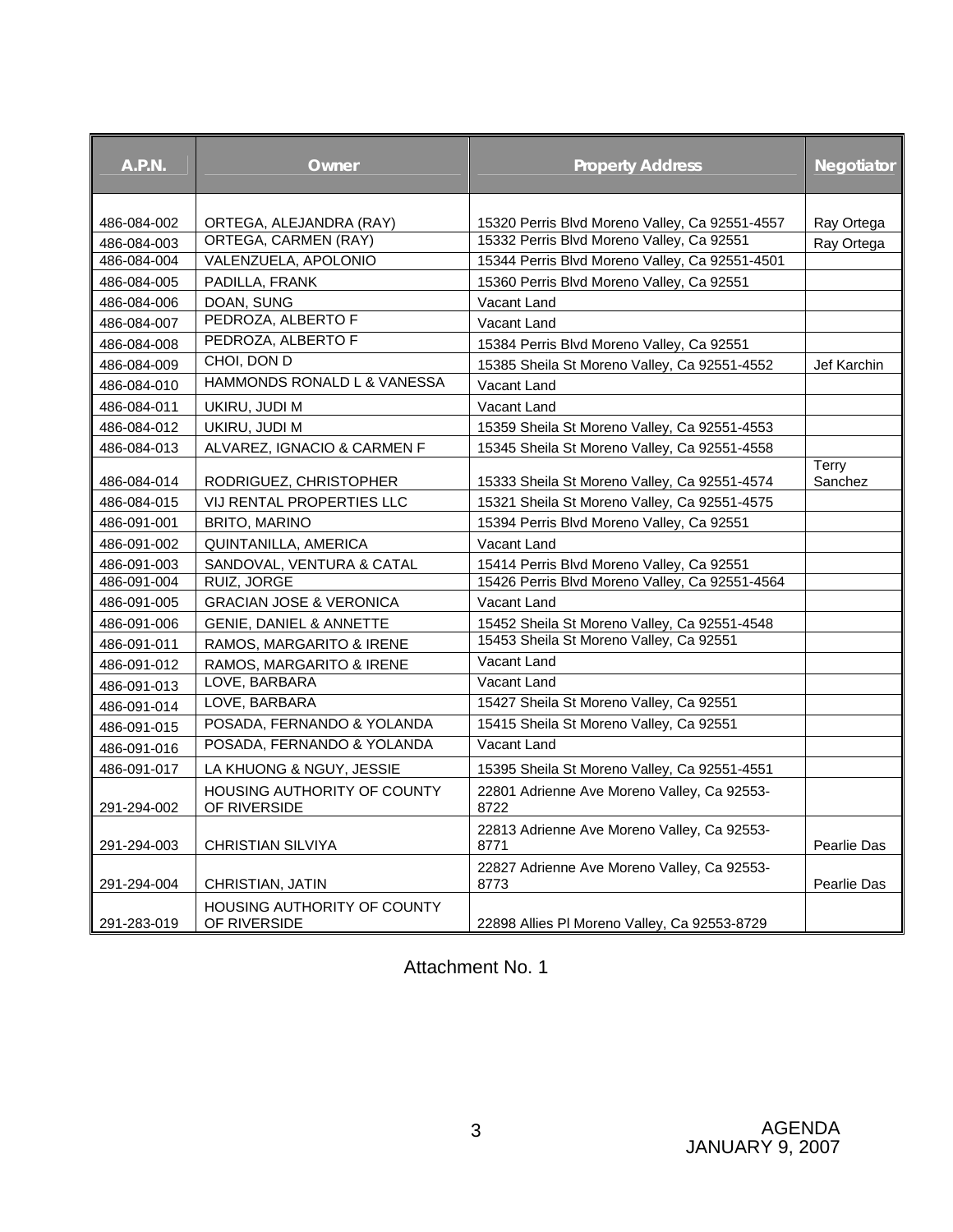| <b>APN</b>  | <b>Property Owner &amp; Negotiator</b>  | <b>City Negotiator</b>        |
|-------------|-----------------------------------------|-------------------------------|
| 264-175-004 | Edith L. Baker                          | Chris A. Vogt / Monica Adamee |
| 264-175-003 | Cleofe M. Caparas &                     | Chris A. Vogt / Monica Adamee |
|             | Romeo N. Juezan                         |                               |
| 264-175-001 | Edith L. Baker                          | Chris A. Vogt / Monica Adamee |
| 264-175-002 | Edith L. Baker                          | Chris A. Vogt / Monica Adamee |
| 264-312-001 | Javier and Hilda Trill                  | Chris A. Vogt / Monica Adamee |
| 264-312-002 | Riverside Co. Flood Control             | Chris A. Vogt / Monica Adamee |
| 264-110-025 | Marylouise Zuppardo                     | Chris A. Vogt / Monica Adamee |
| 264-110-026 | Marylouise Zuppardo                     | Chris A. Vogt / Monica Adamee |
| 264-040-008 | Breakthrough Church of                  | Chris A. Vogt / Monica Adamee |
|             | God in Christ, Inc.                     |                               |
| 264-040-007 | John D. & Bette J.                      | Chris A. Vogt / Monica Adamee |
|             | Radewald, Trustees of                   |                               |
|             | Radewald Revoc. Living                  |                               |
|             | Trust, Jan. 13, 2003                    |                               |
| 264-040-001 | Eternal Springs, Inc.                   | Chris A. Vogt / Monica Adamee |
| 264-040-002 | Eternal Springs, Inc.                   | Chris A. Vogt / Monica Adamee |
| 260-030-007 | Riverside Co. Park<br><b>Facilities</b> | Chris A. Vogt / Monica Adamee |
| 260-030-001 | County of Riverside                     | Chris A. Vogt / Monica Adamee |
| 260-030-002 | County of Riverside                     | Chris A. Vogt / Monica Adamee |
| 260-040-008 | K. Hovnanian Forecast Homes             | Chris A. Vogt / Monica Adamee |
| 260-040-007 | K. Hovnanian Forecast Homes             | Chris A. Vogt / Monica Adamee |
| 260-040-006 | K. Hovnanian Forecast Homes             | Chris A. Vogt / Monica Adamee |
| 260-040-005 | K. Hovnanian Forecast Homes             | Chris A. Vogt / Monica Adamee |
| 260-040-003 | Enis B. Gore                            | Chris A. Vogt / Monica Adamee |
| 260-040-002 | Zaper Corp.                             | Chris A. Vogt / Monica Adamee |
| 260-040-040 | Zaper Corp.                             | Chris A. Vogt / Monica Adamee |

Attachment No. 2